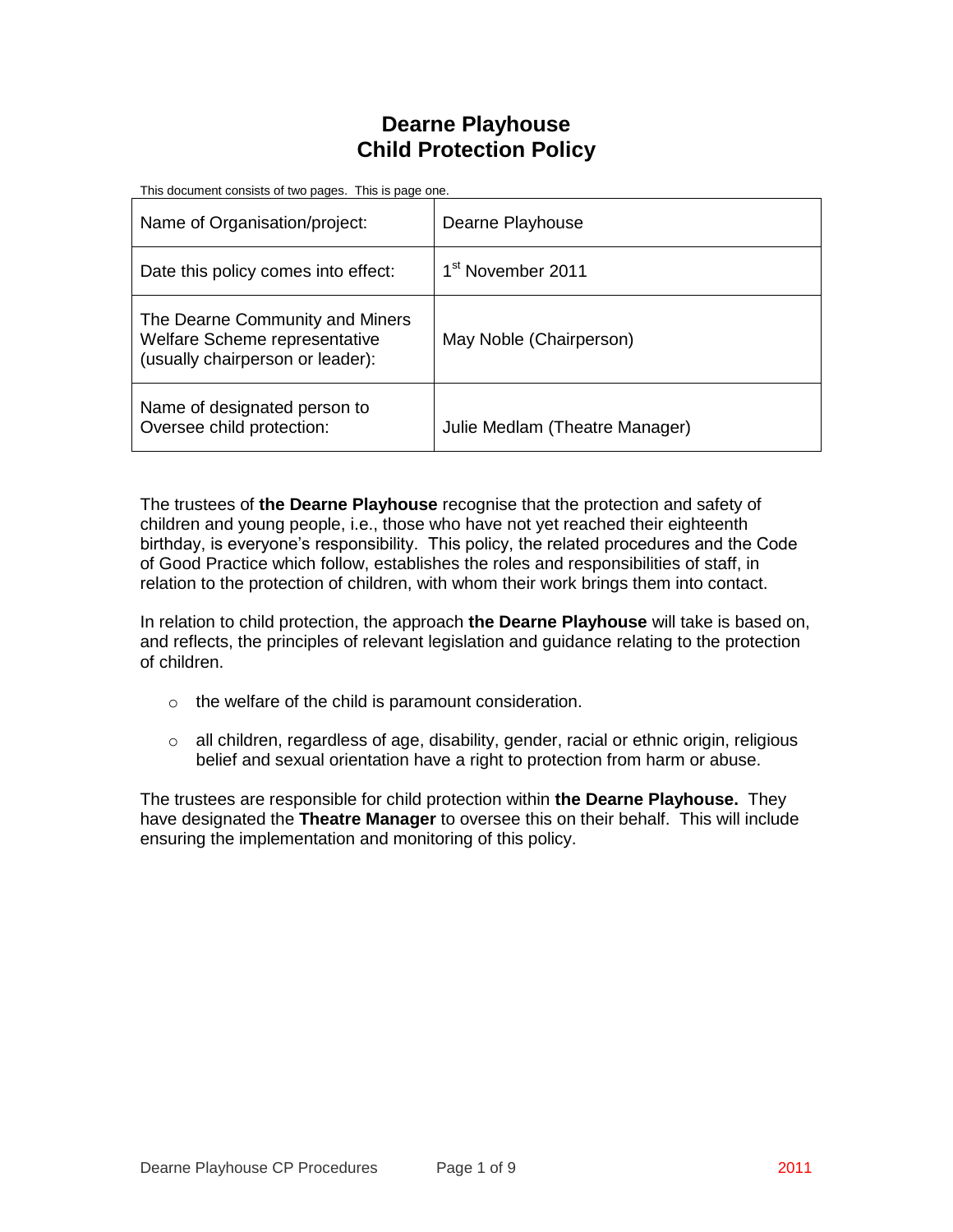In relation to recruitment and selection of staff, this will also include ensuring that the appropriate 'statutory' Criminal Record Bureau checks are carried out, and references taken which refer to candidates' suitability to work/have contact with children.

It is also the responsibility of the trustees of **the Dearne Playhouse** to ensure that all staff for whom they are responsible, are aware of and understand the importance of implementing this policy and the related procedures and code of good practice.

Whilst the trustees recognise that **the Dearne Playhouse** is not a child protection agency, if children are to be truly protected it is essential that everyone working with children and young people contributes to the work of those with direct responsibility for the protection of children. The procedures that follow recognise and are consistent with that objective and have been designed to complement local Area Child Protection Committee procedures.

As a responsible body, we cannot and should not restrict our sense of duty to those children and young people we identify as our facilities and services users. Staff and volunteers, through their work, come into contact with a number of children each and every year. By being vigilant and acting where concerns exist, we can play an important part in their protection.

In operating this policy, staff and volunteers must also be aware that within the field of child protection there is no confidentiality, as would normally be expected. Concerns relating to the abuse of children and young people must be reported as outlined in the following procedures.

Guidance in the form of a Code of Good Practice has also been developed to provide staff and volunteers with ideas that not only will help to protect children, but will also help to identify any practices which could be mistakenly interpreted and perhaps lead to false allegations of abuse. Staff and volunteers should familiarise themselves with this and if it is necessary to carry out practices contrary to it, only do so after discussion with, and the approval of, the trustees.

Remember, non-action is never an option, in child protection.

### END OF CHILD PROTECTION POLICY STATEMENT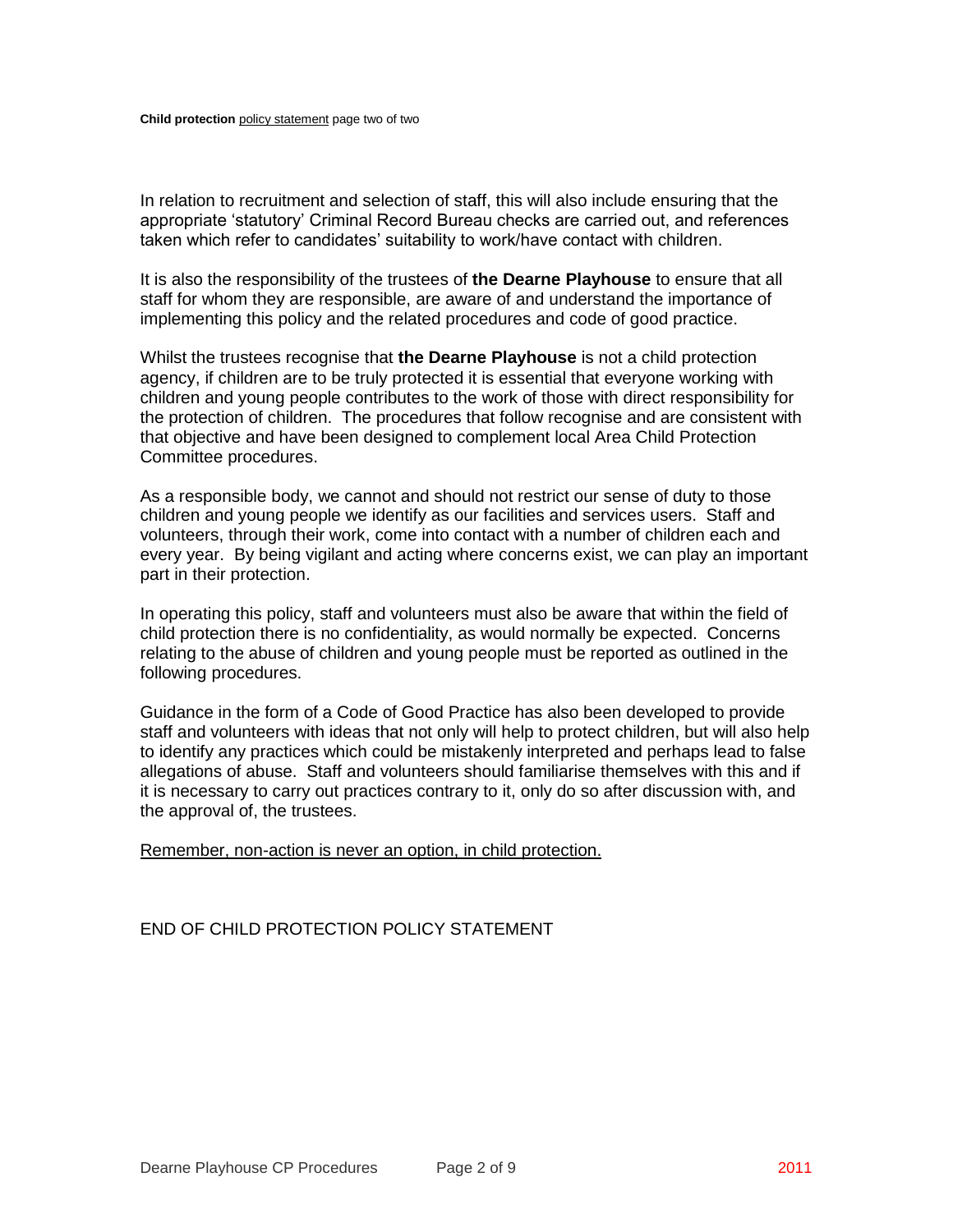# **Dearne Playhouse Child Protection Procedures**

# Part One

This document consists of two pages. This is page one.

### **PROCEDURE TO BE FOLLOWED IF YOU THINK A CHILD MAY BE AT RISK OF ABUSE, IS BEING, OR HAS BEEN, ABUSED EITHER BY:**

- o a member of staff
- o a volunteer/scheme member
- o a member of their family
- o any other person, including another child

The Trustees of **the Dearne Playhouse and Staff of the Dearne Playhouse** are responsible for ensuring that all staff, volunteers and members of the charity, for whom they are responsible, are aware of and understand the importance of implementing these procedures.

Even though the overwhelming majority of children which you will come into contact with through your work are likely to experience a perfectly safe and happy childhood, it is also recognised, that a percentage of the children that you come into contact with will, through the nature of their experiences, demonstrate behaviours which may be indicators of child abuse. Many factors associated with disadvantaged circumstances can also result in a child's behaviour being affected, thereby making the identification of abuse even more difficult. You are **not** expected to suddenly become expert in child protection nor are you expected to investigate child abuse. You are, however, expected to understand and comply with these procedures.

Staff/volunteers, who for any reason become concerned that a child may be at risk of abuse, is being, or has been, abused must immediately report that concern to the **Theatre Manager.**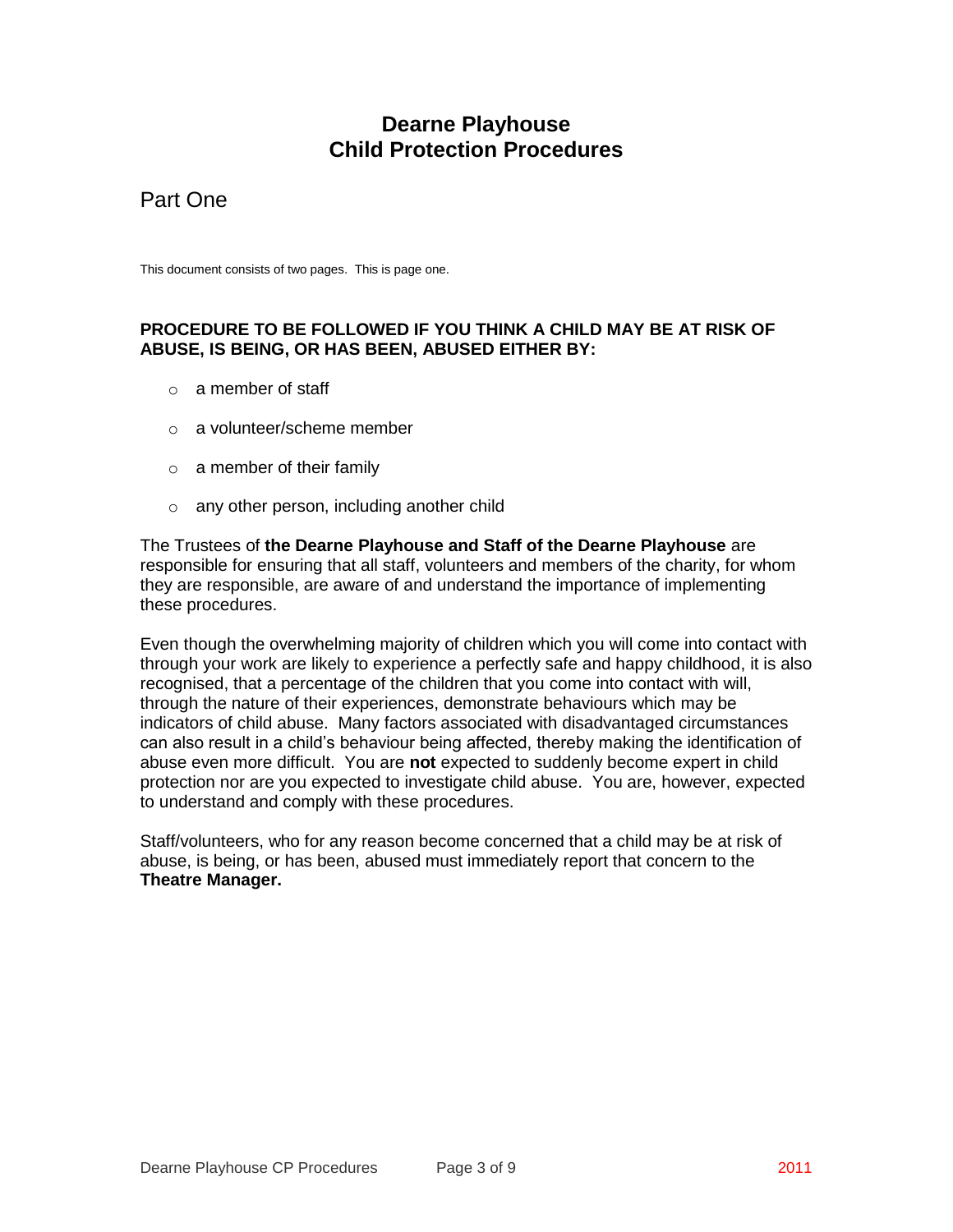**Child protection procedures** for DCMWS Part One page two of two

The **Theatre Manager** will discuss your concerns with you to clarify their cause and obtain all the known relevant information. This will then be forwarded to the appropriate local Social Services Department stating that it concerns child protection.

In the absence of the **Theatre Manager** you should report the concerns directly to the local Social Services Department and then inform the **Theatre Manager** as soon as possible.

Should the concern relate to the **Theatre Manager** you should contact the Social Services Department directly.

**Note:** If your concerns are raised by something you become aware of while in a school, or through a school related activity, undertaken in the course of your work you must immediately inform the school's Child Protection 'Designated Teacher,' and then follow the instruction as outlined above.

END OF CHILD PROTECTION PROCEDURES PART ONE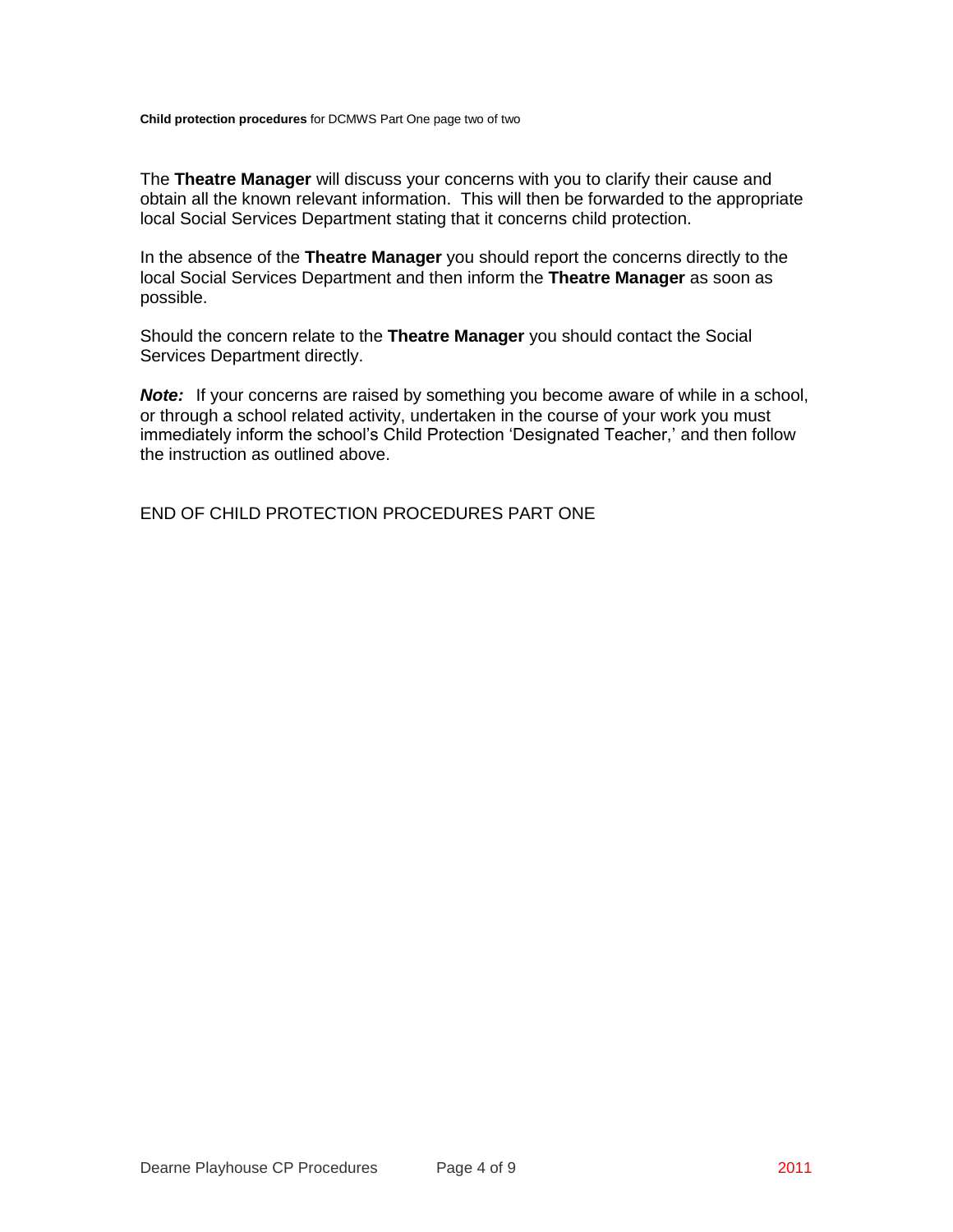# **Dearne Community & Miners Welfare Scheme Child Protection Procedures**

### Part Two

**This document consists of two pages. This is page one.**

### **PROCEDURE TO BE FOLLOWED IF A CHILD TELLS YOU THAT THEY ARE BEING, OR HAVE BEEN, ABUSED:**

Children will occasionally disclose abuse to an adult they have come to feel they can trust. This happens for many reasons but the important thing to remember is that if they do tell you, they are doing so in the hope that you will act to stop it happening, even if they ask you not to do anything with the information.

Children may feel as if they are betraying someone they are close to and whom they love. It is not unusual for a child to love the abuser but want the abuse to stop, especially when that person is a parent or carer. Equally, it may be someone they fear e.g. an adult whom they perceive to be able to influence decisions concerning their future. Either way, it takes great courage for a child to talk to an adult about abuse and your response can be crucial.

It is important to remember too, that it can be more difficult for some children to tell than for others. Children who have experienced prejudice and discrimination through racism may well believe that people from other ethnic groups or backgrounds don't really care about them. They may have little reason to trust those they see as authority figures and may wonder whether you will be any different.

Children with a disability will have to overcome barriers before disclosing abuse. They may well rely on the abuser for their daily care and have no knowledge of alternative sources. They may have come to believe they are of little worth and simply comply with the instructions of adults.

| Do:   |                                                                                                                                                                                                                                                                                                                                             | Do NOT:                                                                                                                                                                                                                                                                                 |
|-------|---------------------------------------------------------------------------------------------------------------------------------------------------------------------------------------------------------------------------------------------------------------------------------------------------------------------------------------------|-----------------------------------------------------------------------------------------------------------------------------------------------------------------------------------------------------------------------------------------------------------------------------------------|
| abuse | Remain calm and receptive<br>Listen without interrupting<br>Only ask questions of clarification if you<br>are unclear what the child is saying<br>Make it clear you take them seriously<br>Acknowledge their courage in telling you<br>Tell them they are not responsible for the<br>Let them know you will do what you can<br>to help them | Allow your shock or distaste to show<br>$\bullet$<br>Probe for more information/ask other<br>$\bullet$<br>questions<br>Make assumptions or speculate<br>٠<br>Make negative comments about the abuser<br>Make promises you cannot keep<br>٠<br>Agree to keep the information secret<br>٠ |

If a child discloses abuse to you in the course of your work it is important to react appropriately.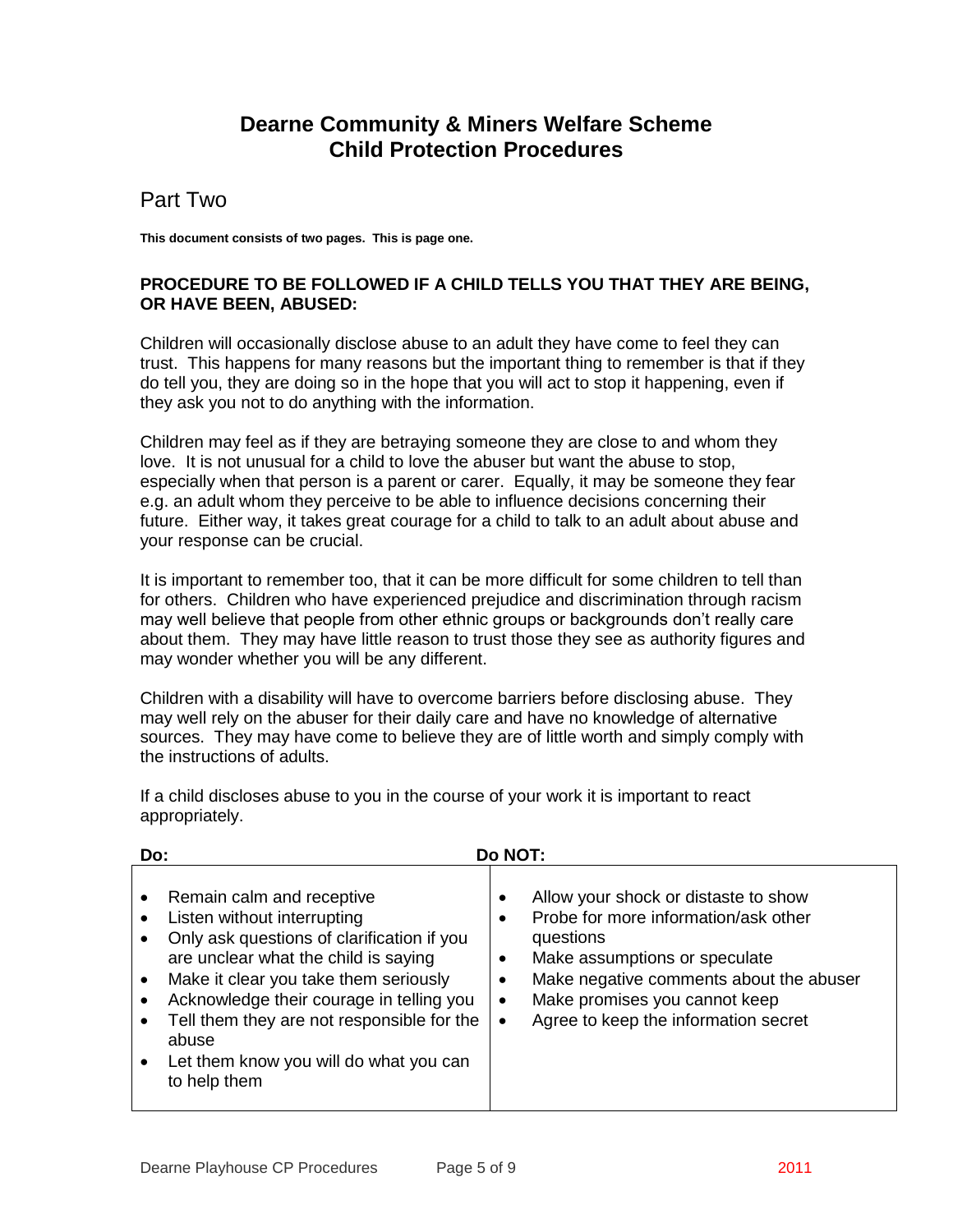It is, therefore, essential that everything possible is done to protect the children who place their trust in us. If a child tells you that they are being, or have been, abused you must:

- o make an immediate record of what the child has said, using their own words
- o follow the instructions for reporting to your line manager, as set out in procedure one
- o Tell them that you will have to inform the Theatre Manager and that the childcare authorities will also have to be informed.

END OF CHILD PROTECTION POLICY PROCEDURES PART TWO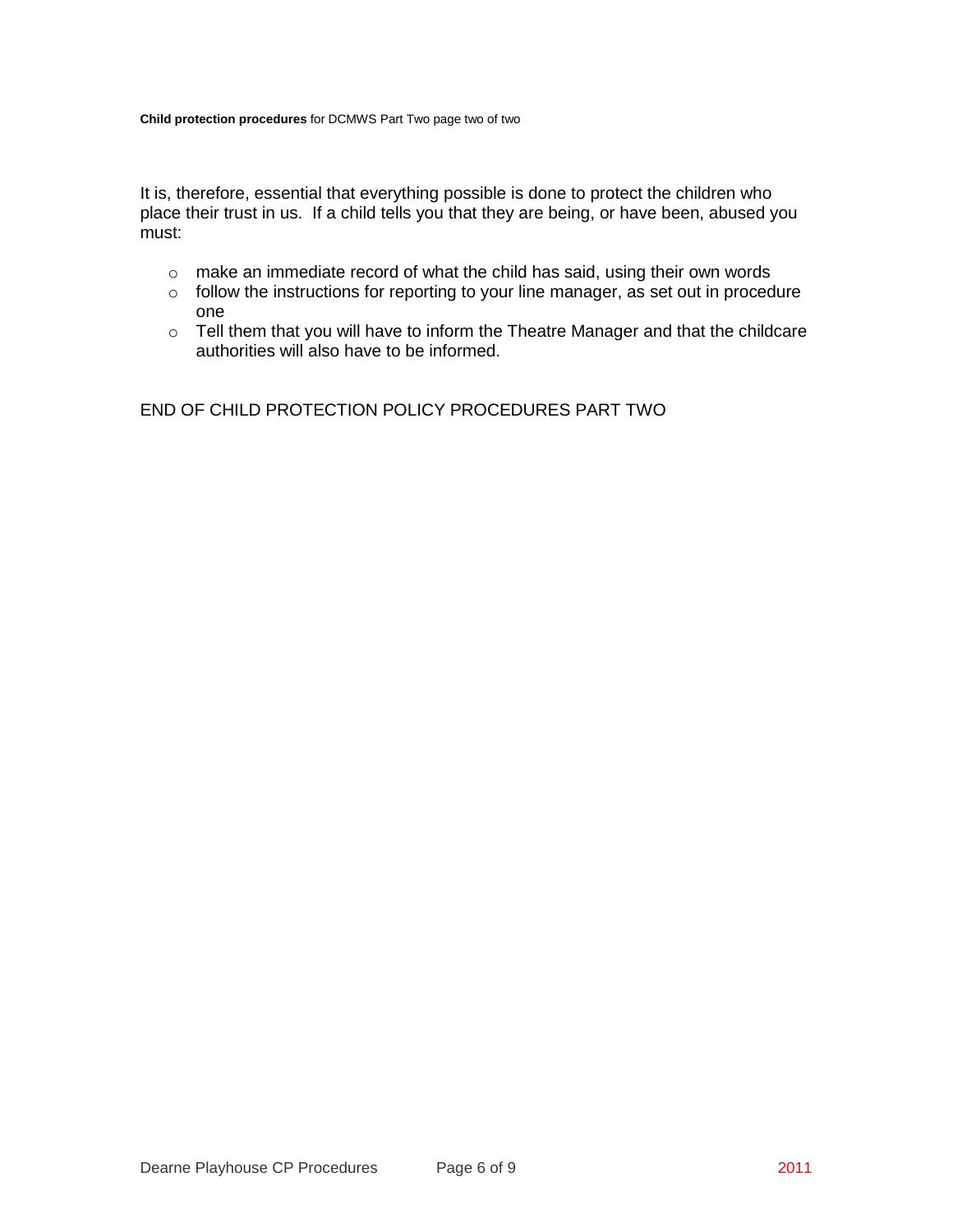# **Dearne Community & Miners Welfare Scheme Child Protection Procedures - Code of Good Practice**

This document consist s of two pages. This is page one.

This Code has been developed to provide you with advice that not only will help to protect children, but will also help you and your colleagues identify any practices which could be mistakenly interpreted and perhaps lead to false allegations of abuse.

Good practice will also protect **The Dearne Community and Miners Welfare Scheme** and the **Dearne Playhouse** through reducing the possibility of anyone using their role to gain access to children, in order to abuse.

While it is not intended that this code should restrict staff/volunteers from normal ways of working, e.g. comforting a distressed child through providing a hug, there is much they can do to avoid situations that may give rise to misinterpretation, which will also work to protect children.

If in doubt, consider how an action or activity may be perceived as opposed to how it is intended.

Wherever possible, you should be guided by the following advice.

If it is necessary to carry out practices contrary to it, you should only do so after discussion with, and the approval of, the **Theatre Manager**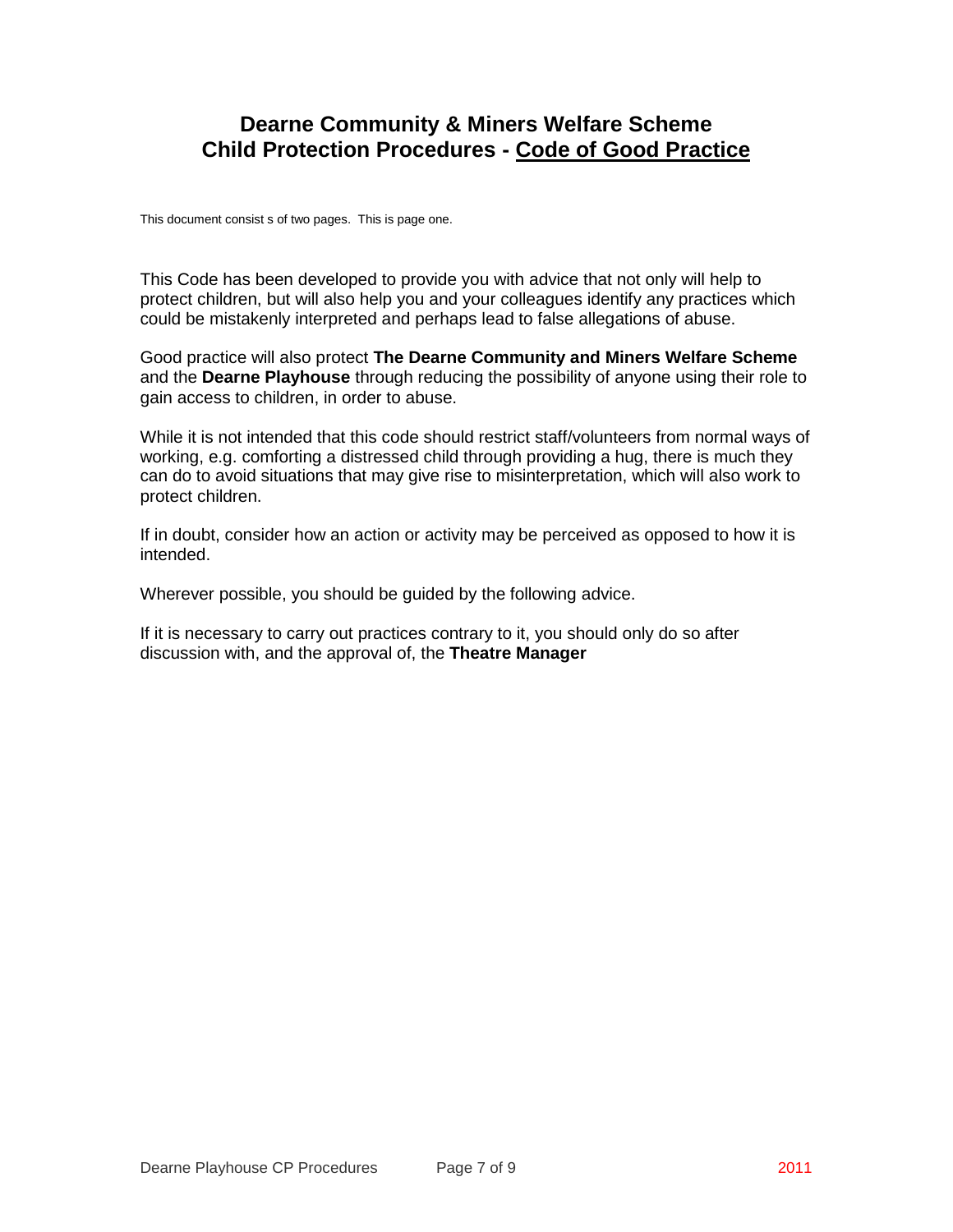# **Child Protection - Code of Good Practice**

- $\circ$  avoid unobserved situations of one to one contact with a child. If it is unavoidable, always keep a door open and ensure you are within the hearing of other adults.
- o never invite a child to your home without the knowledge and consent of the parents/carers and **the Theatre Manager**
- $\circ$  never offer to take a child alone in your own vehicle without the knowledge and consent of the parents/carers and **the Theatre Manager**
- $\circ$  if it is necessary to do things of a 'personal' nature for a child, e.g. nappy changing or toileting if they are very young or disabled, ensure these are carried out with the full knowledge of the parents/carers and **the Theatre Manager**
- $\circ$  develop a culture in which staff/volunteers feel comfortable enough to point out inappropriate attitudes and behaviours to each other
- $\circ$  don't engage in or allow any sexually provocative games involving or observed by children, whether based on talking or touching
- $\circ$  do not make, or allow to be made, any recordings (whether video or audio) of children without either ensuring full written permission of their parent or guardian has been granted, or without the parent or guardian present and in full agreement for such recording to be made.
- $\circ$  do challenge anyone engaged in recording still or moving images or sounds of a child to ensure they have such permission, otherwise ask them to stop until permission can be sought or checked.
- o do not assume that someone engaged in such activity *has* permission just because they are there!
- $\circ$  should someone persist in recording when challenged and fails to produce adequate evidence of permission, the Scheme reserves the right to ask the person in question to leave the site without prejudice. The **Theatre Manager** should however, be informed of the incident as soon as possible in writing.
- $\circ$  due to the practicalities of monitoring and the potential disruption to performances, it is recommended that to all intents and purposes, unauthorised photography, video or sound recording of children not be allowed at all at the **Dearne Playhouse**.
- o never make suggestive remarks or discriminatory comments to a child